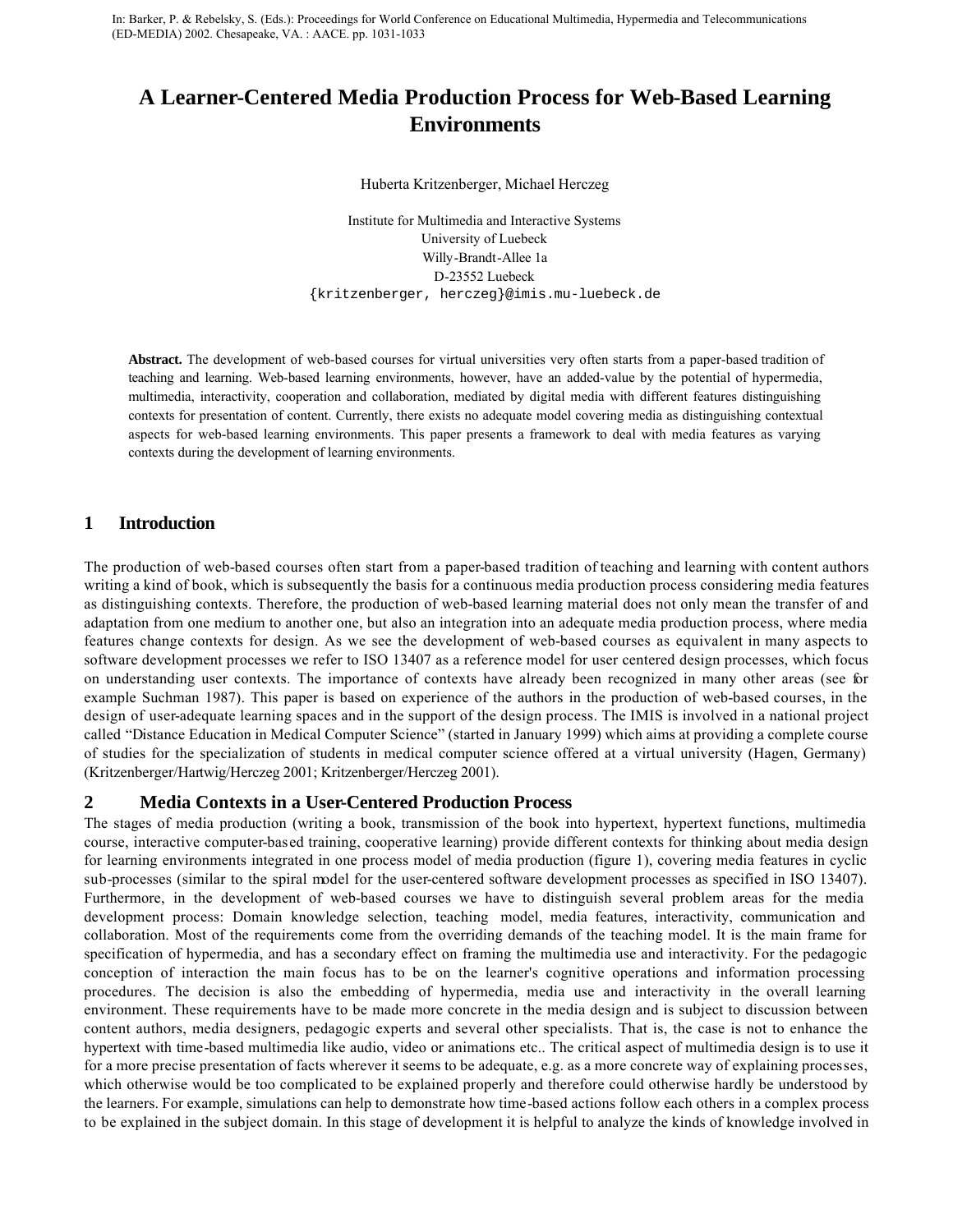order to deduce consequences for presentation. Furthermore, there is a larger organizational context of teaching and learning, where communication and collaboration environments are applied. We have also to understand the use of the multimedia and interactive learning environments in this larger context of communication and collaboration processes of the virtual university or other institutions where the web-course will be offered.



Figure 1: Contexts for Media Production Processes

# **Conclusions**

The model proposed in figure 1 is capable to deal with different media features separately and reflect them as contexts of learning. The model also shows an integration of the interdependence of human-centered design activities as specified in ISO 13407. For further work, this model has to be refined as a generic model for dealing with media contexts in the development of web-based learning environments in order to improve their development process and by this also their usability.

### **Acknowledgement**

This research is done in the project "Distance Education in Medical Computer Science", which is funded by the German Ministry for Education and Technology in the program "New Media in Education". The code of the research project is 08NM063A.

## **References**

ISO 13407: International Standard - Human-Centered Design Processes for Interactive Systems (1999E).ISO

Kritzenberger, H.; Hartwig, R.; Herczeg, M.: Scenario-Based Design for Flexible Hypermedia Learning Environments. *Proceedings of ED-MEDIA 2001. International Conference on Educational Multimedia, Hypermedia and Telecommunications* Tampere, Finland 2001 AACE - Association for the Advancement of Computing in Education, pp. 1023-1028